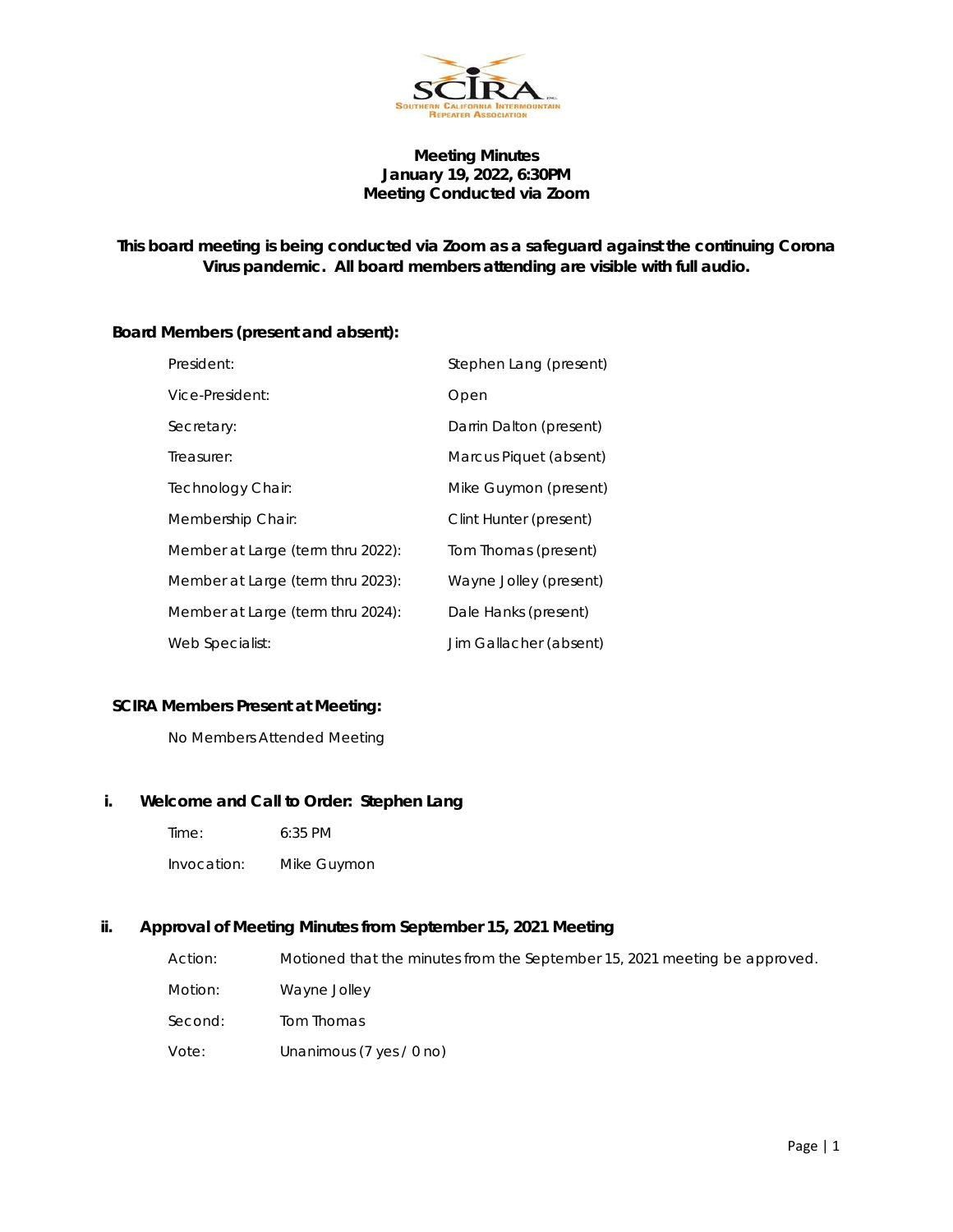

## **iii. Treasurers Report: Marcus Piquet**

Review of current Financial Statements No Financial report provided for meeting No vote to approve financial report taken Motion: Second: Vote:

### **iv. President's Report: Stephen Lang**

a) The following were submitted and approved by board vote to fill open bard positions:

| Vice-President: | <b>Tom Thomas</b>        |
|-----------------|--------------------------|
| Secretary:      | <b>Clint Hunter</b>      |
| Motion:         | Stephen Lang             |
| Second:         | Wayne Jolley             |
| Vote:           | Unanimous (7 yes / 0 no) |

- b) Stephen Lang is working with Ken Fawson to fill the open member at large position and Keith Harrington to fill the open membership chair position
- c) Stephen Lang will meet with Elder Douglas Rozsa in May to finalize plans for 2022 Shakeout Exercise.
- d) Discussion regarding holding the 2022 ERC Conference virtually if it cannot take place in person this year due to the continuing pandemic. The board felt this was a good option. The board previously discussed a theme for the conference of developing Stake Communications specialist capabilities.

### **v. Repeater Report**

#### **a) Pleasants Peak Repeater**

No discussion during meeting, repeater is performing well at this time.

## **b) Snow Peak Repeater**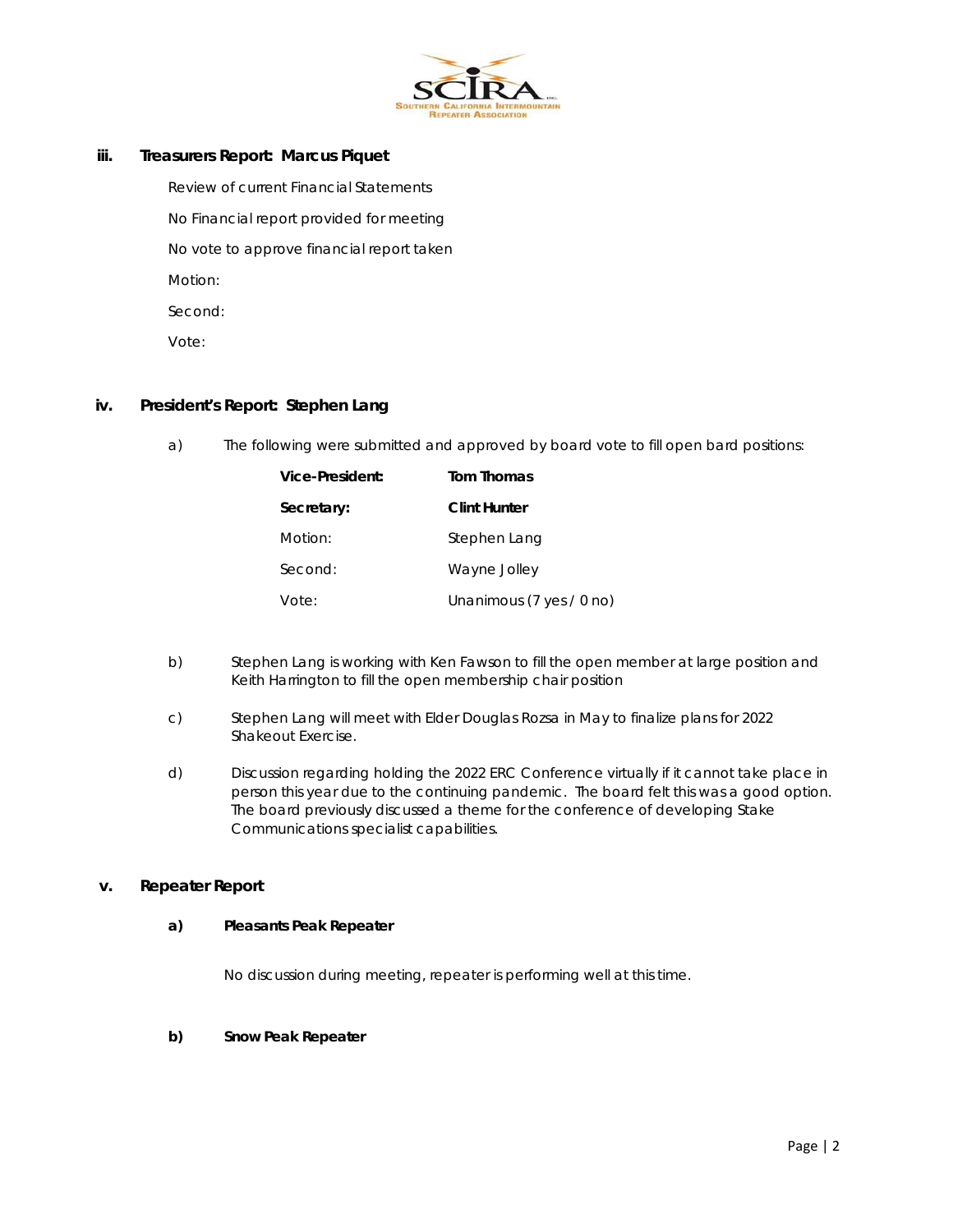

The repeater is off the air and the repeater equipment and cabinet are at Jared Case's home for evaluation. The repeater equipment will not be able to be reinstalled until the snow melts due to access constraints at the repeater site.

The board discussed acquiring a new Bridgecom repeater and lithium batteries that will provide 24 hours of back-up at low power. Mike Guymon agreed to prepare a cost estimate that can be submitted to the board for approval prior to the next scheduled meeting.

The hope is that the new equipment can be acquired and configured during the next two months so we can we access the repeater site again we are prepared to install the new repeater system.

#### **c) Eagle Tower Repeater**

Aaron Scullin would like to transfer the Eagle Tower repeater pair (70cm) to SCIRA. The board discussed this and agreed to authorize the transfer of the repeater pair. A memorandum of understanding will be reviewed and can be executed. No need to coordinate with SCRBBA at this point after discussing previous inaction by the group on coordination applications.

| Motion: | Mike Guymon              |
|---------|--------------------------|
| Second: | Dale Hanks               |
| Vote:   | Unanimous (7 yes / 0 no) |

### **d) Contractors Repeater**

Mike Guymon suggested that we need to evaluate the condition of the back-up batteries for the Contractors repeater.

#### **e) Palomar Repeater**

Mike Guymon has verified that new batteries are needed for the Palomar repeater site. The board will consider the cost of new lithium batteries in the March meeting. Mike believes there is an opportunity in the San Diego area to fund raise to support the needs of the Palomar repeater.

#### **f) Santa Ynez Repeater**

The repeater is performing well after return from Bridgecom and the firmware update. No new reported problems. We need to complete the installation by activating the D-Star digital mode on the repeater and completing the digipeater installation.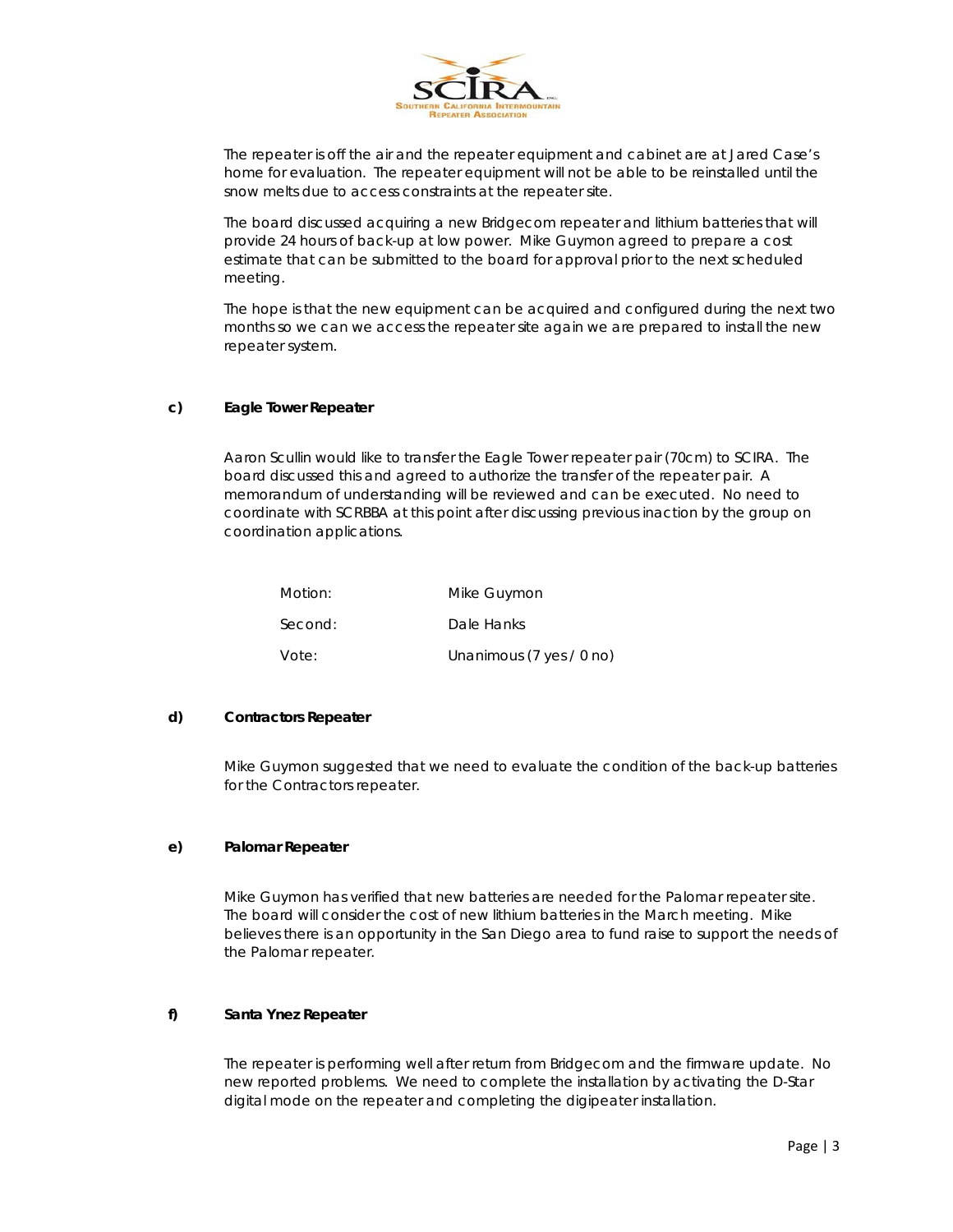

#### **g) All Star Linking**

The board discussed the concept of moving SCIRA to a single repeater pair on all repeaters. The advantages to this approach are elimination of the time delay when keying the microphone for all the repeaters to link and the possibility of returning unused repeater pairs to SCRBBA in exchange for coordination of the single repeater pair.

The disadvantages to this approach are that our repeaters would not be able to work in an unlinked environment during a significant emergency, causing significant network congestion. Further, the potential for heterodyning between the repeaters is significant.

After careful consideration the board decided to continue with our current approach using multiple repeater pairs and to place emphasis on getting linking via All Star completed.

A separate meeting to review further plans for Allstar linking is needed with Craig Holmes, Stephen Lang, Mike Guymon, and Jared Case.

#### **h) Potential New Repeaters**

Santa Maria Repeater: No further update on the possibility of placing a repeater at site offered for our use. There is a repeater pair available for use that is coordinated by NARRC. We would need to purchase a Bridgecom repeater and Allstar linking equipment incorporate this new location in our repeater network.

## **i) Digipeaters**

Dale Hanks reported that the following digipeaters are online and working:

| W6CTR-10:  | Ontario (Craig Holmes)                        |
|------------|-----------------------------------------------|
| KE6VZZ-10: | Fountain Valley (Ken Fawson - internet issue) |
| N6NNW-10   | Palos Verdes (Dale Hanks)                     |
| WB6TT-10   | Corona (Tom Thomas)                           |

### **vi. Board Chair Reports**

### **a) Vice President – Position is Open**

No report in the meeting.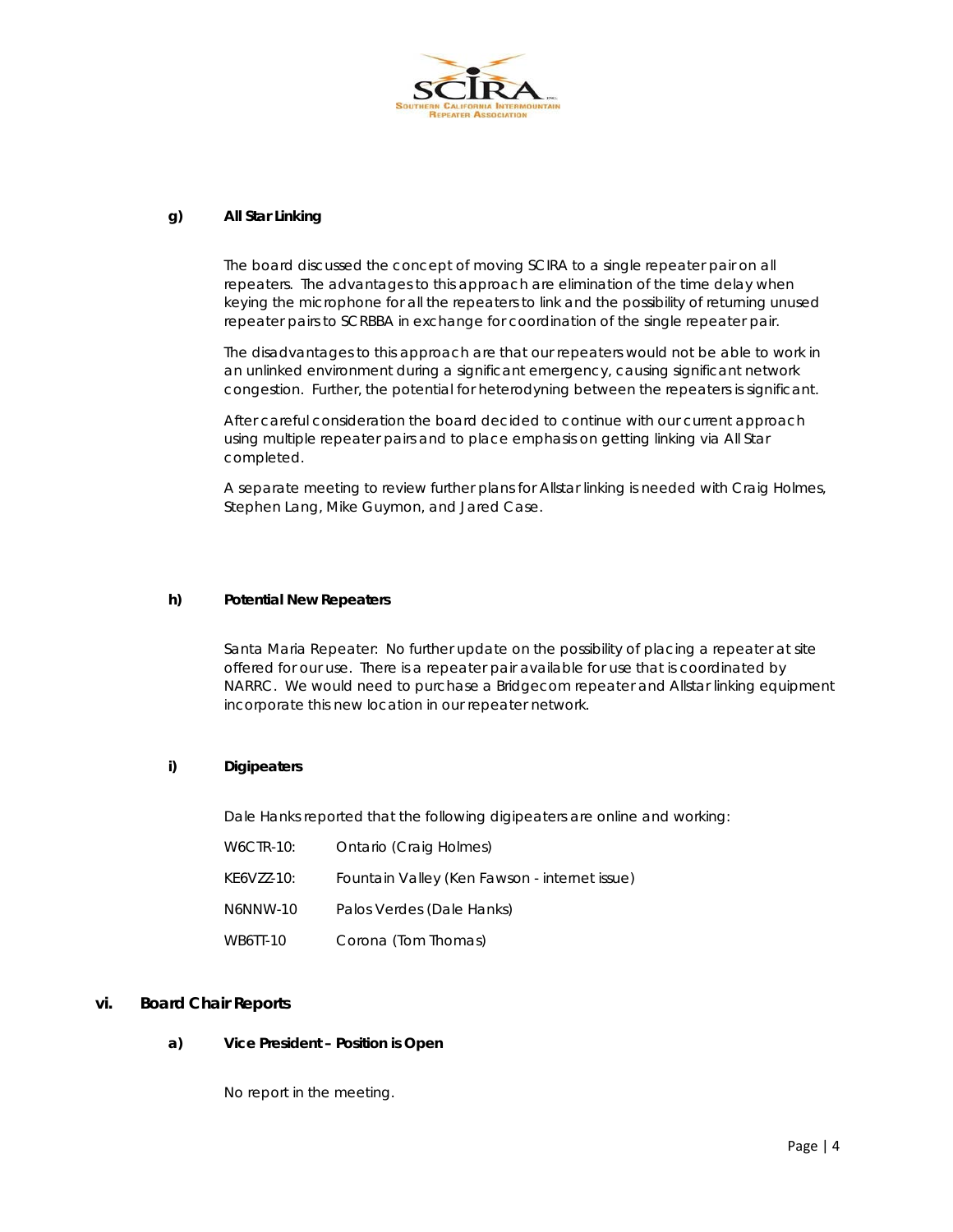

#### **b) Membership Chair – Clint Hunter**

Preparing to send renewal letters in the mail to previous members and those that are part of the weekly ERC net. Clint suggested we add to our SCIRA support script in the weekly net announcements encouraging those in ERC to contribute to SCIRA through Amazon Smile.

Further discussion is required regarding changes to the membership levels and financial amounts for each level. Darrin Dalton indicated these specific membership levels are part of the bylaws which would require adjustment if we would like to change the contribution levels.

#### **c) Technology Chair – Mike Guymon**

Discussed inviting Steve Lloyd from the Ontario Stake to be a member of the repeater committee. Steve is a retired electrical engineer and can be contacted through Craig Holmes.

There was discussion regarding using a new digipeater technology called Vara, further information and analysis is needed.

#### **d) Secretary Report – Darrin Dalton**

Stephen Lang thanked Darrin Dalton for his service to SCIRA. This will be Darrin's last meeting as a member of the board.

### **e) Members at Large – Tom Thomas / Wayne Jolley / Dale Hanks**

Discussed improvements to the weekly nets resulting from streamlined net script and check in list. Thanks to Tom Thomas for working on this, it is helping.

#### **f) Web Specialist – Jim Gallacher**

Not a meeting, no report provided. Wayne Jolley to contact Jim to update website with revised board positions (Vice-President and Secretary).

#### **vii. New Business**

No new business items were discussed.